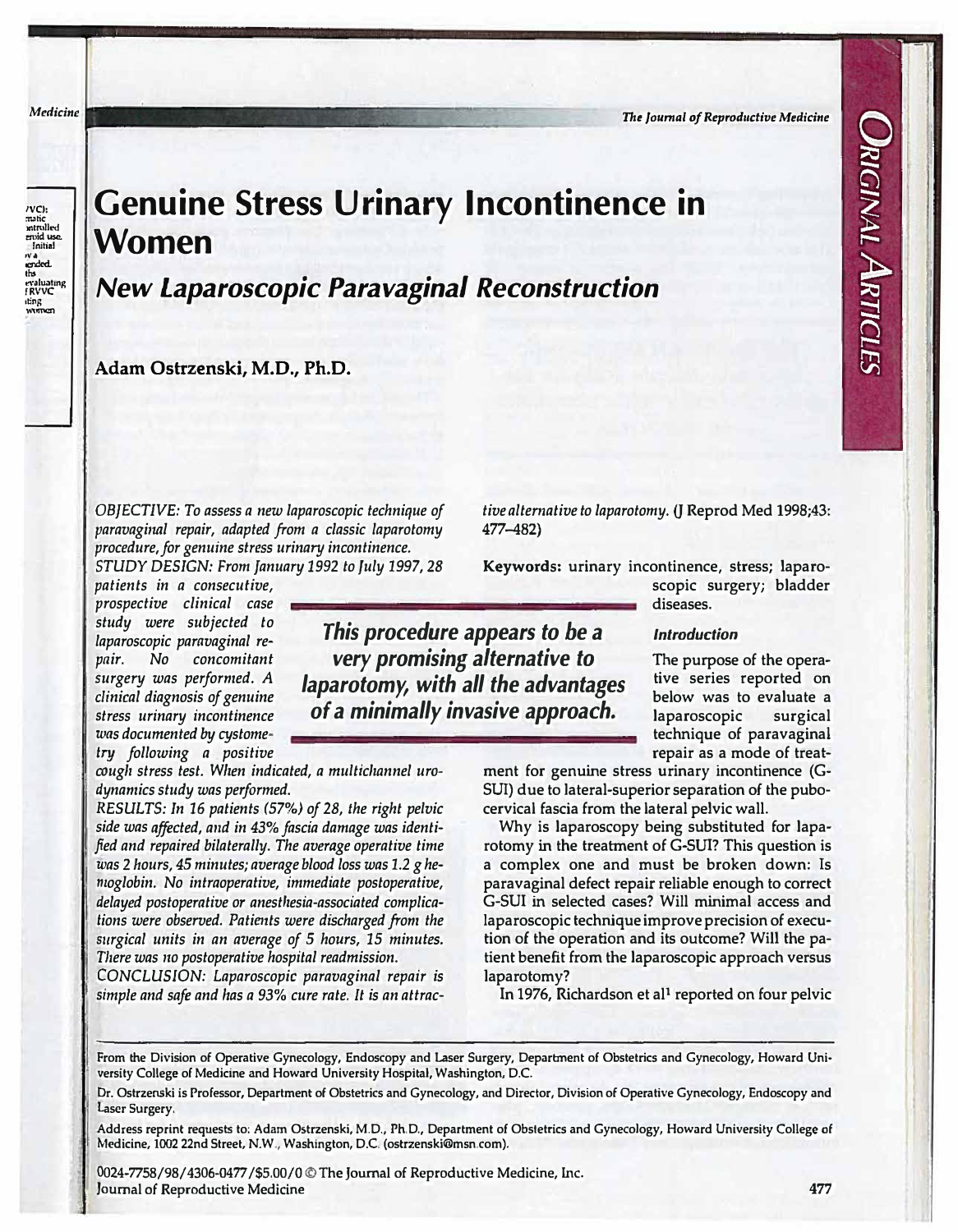supporting tissue defects that might cause urethrocystocele (lateral or paravaginal, transverse, midline and pubourethral ligament defects) and G-SUI. The most common of these defects is paravaginal (lateral) defect of the lateral-superior endopelvic fascia at its attachment to the tendinous arch. This

This operation is less traumatic emotionally and physically for the patient and carries great acceptance and satisfaction....

report presents our experience with and clinical outcome of laparoscopic paravaginal repair.

#### **Materials and Methods**

A consecutive, prospective clinical case study was conducted from January 1992 to July 1997. Patients were observe for a minimum of 24 months from the time of reconstructive surgery. In all instances, the surgery performed was laparoscopic posterior pubourethral ligament shortening and lateralsuperior paravaginal fascia reattachment to the tendinous arch and obturator muscle fascia in the midpelvis for G-SUI. A total of 28 women underwent this procedure at the Institute of Video Endoscopy and Laser Surgery of Washington DC, the Premier Surgical Center or Howard University Hospital.

Among subjects, the average age was 47 (range, 38–62); average gravidity, 4 (range 1–5); and average parity, 2 (range, 1–4). Seven postmenopausal patients were on hormonal replacement therapy. Eighteen patients had had hysterectomy. Six had had antiincontinence operations and concomitant vaginal hysterectomy, and one of these subjects had had multiple operations: Kelly's plication following vaginal hysterectomy with anterior colporrhaphy and needle procedure.

Preoperatively, subjects' medical, neurologic, urologic, gynecologic, obstetric and surgical histories were documented, particularly noting operations that could possibly affect lower urinary tract function. Also obtained were symptom analysis and history of use of commonly dispensed drugs, such as diazepam, α-methyldopa, prazosin, phenothiazines, antihistamines and anticholinergic medication. A voiding diary (urolog) for 72 hours

was recorded by each patient before and in the second postoperative week.

In all patients, preoperative pelvic examination revealed anterior-lateral vaginal anatomic defects. which were graded in a manner similar to that published by Baden and Walker.<sup>2</sup> Physical examination included but was not limited to postvoiding residual measurements, catheterized urine analysis and culture sensitivity; those who had documented urinary tract infections were treated according to a sensitivity diagram.

The following were utilized in determining a preoperative clinical diagnosis of G-SUI in all patients in the study:

- 1. Urodynamic tests
	- a. Cotton-tipped swab test,
	- b. provocative stress test (positive cough stress test),
	- c. absence of detrusor activity determined by cystometrogram.
- 2. Multi-channel urodynamic study: based upon initial results of the cystogram and provocative stress test, seven patients had indications for multichannel urodynamic testing. Six of these patients had had antiincontinence procedures, and one was more than 60 years old.

Patients who demonstrated other types of urinary incontinence than genuine stress urinary incontinence, including mixed detrusor instability with genuine stress urinary incontinence, or who had a direct contraindication to laparoscopic surgery were excluded from this evaluation.

Concomitant pelvic relaxation, such as cystocele (other forms of cystocele apart from paravaginal defect), rectocele, enterocele, and uterine or vaginal vault prolapse, was adequately subjected to surgical treatment.

Operative time was determined from Veress needle insertion to skin incision approximation upon completion of the laparoscopic operation.

Blood loss was measured by subtracting the preoperative hemoglobin level from the level measured 2 hours after intravenous fluid discontinuation postoperatively.

Criteria for early patient discharge from the hospital were previously established and reported.<sup>3</sup>

Postoperatively, clinical, urodynamic and ultrasonography data were recorded, compared with preoperative data and supportive studies, and analyzed. At three months postoperatively and then on a yearly basis, patients were interviewed for lower urinary functional results of the laparoscopic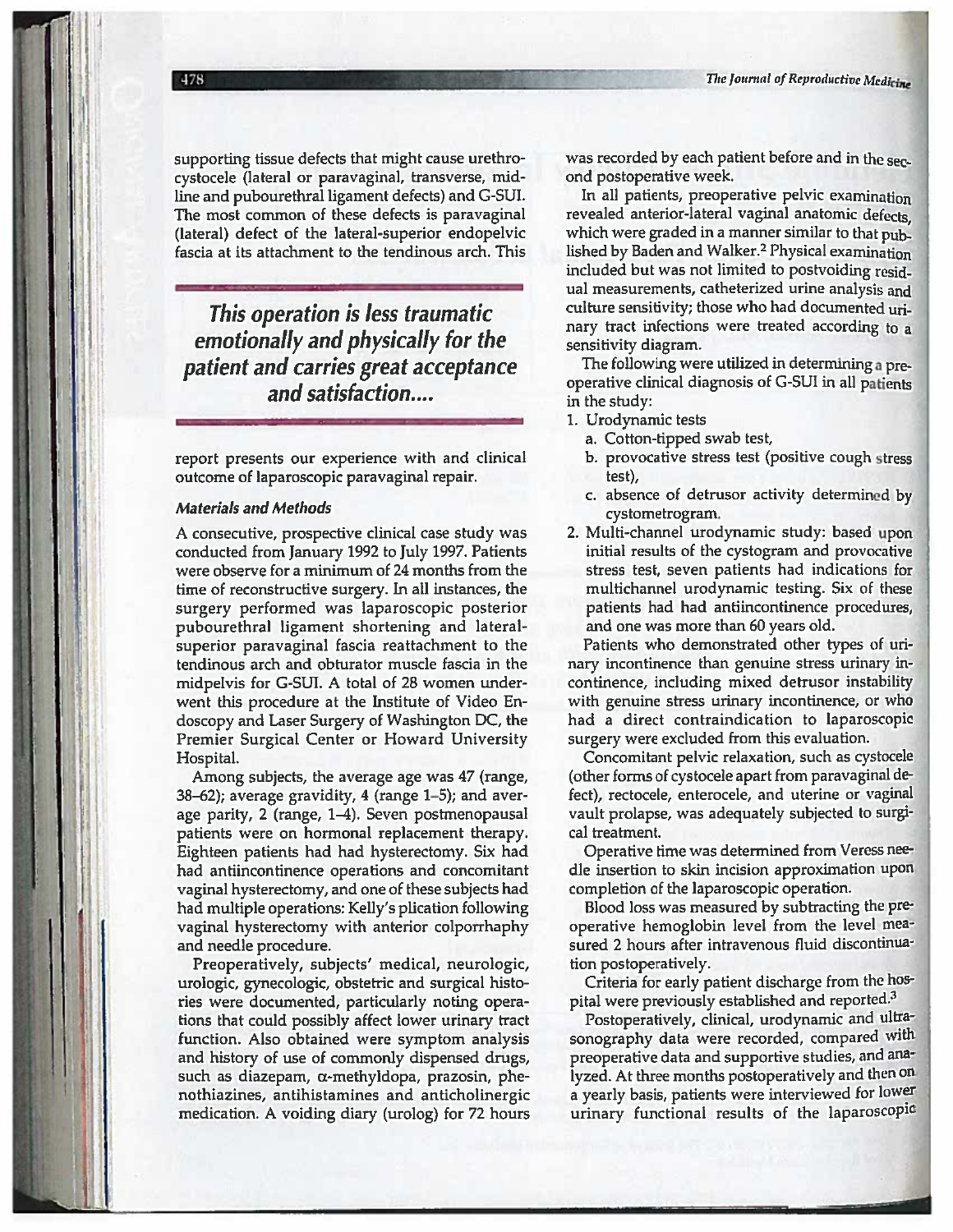paravaginal repair. Urodynamic studies were conducted corresponding to those administered preoperatively, and each subject's pelvic anatomy was graded. Preoperatively, the location and size of the defects were estimated and documented.

This laparoscopic technique of paravaginal repair was assessed for safety, unilateral or bilateral performance of operation, blood loss based upon preoperative and postoperative hemoglobin level, intraoperative and postoperative complications, and length of operation and hospital stay.

The anterior cul-de-sac peritoneum and umbilical prevesical fascia laterally from the urachus were incised with 5-mm monopolar laparoscopic scissors bilaterally. In the classic approach the space of Retzius is entered with no peritoneal cavity invasion; however, laparoscopic approach is best from the anterior cul-de-sac. The space of Retzius was entered by stripping off the transversalis fascia from the superior ramus of the pubis bilaterally with 5mm laparoscopic scissors and/or hydrodissection until the obturator foramen with neurovascular bundle was visible. By removing the loose areolar tissue covering the obturator internus muscle, the pubourethral ligament was observed. The lateralsuperior vaginal fascia defect and its extent in the midpelvis were evaluated (Figure 1). The urethrovesical junction was recognized by a small movement of the Foley catheter tube and shape of its inflated balloon.

The fascia adjacent to the urethra and bladder was identified. Two fingers of the surgeon's left hand were inserted into the vaginal pool to palpate

the urethra and keep it from being incorporated into sutures as well as to elevate the lateral superior vaginal wall until it reached the level of its natural attachment alongside the tendinous arch of the levator muscle. The fascia defect and its extent were determined in relation to the pelvic sidewall (the obturator internus and pubococcygeus muscles) (Figure 1). The bladder was isolated from the pelvic sidewall until the iliopectineal line was exposed. The posterior pubourethral ligament was resuspended with no. 0 polydioxanone single suture, which was placed through the obturator internus muscle fascia and the tendinous arch of the levator ani muscle. An extra suture was applied close to the urethrovesical junction and obturator internus muscle fascia through the tendinous arch of the levator ani muscle. Suturing was continued in the perivesical area, incorporating the paravaginal fascia without penetrating the vaginal mucosa (Figure 2) until the fascia defect was repaired close to the adjacent region of the ischial spine. Each suture was tied first extracorporeally and then secured additionally with the intracorporeal, two-turn, flat square knot. The procedure was performed bilaterally, if necessary (Figure 3). Most surgeons recom-

mend a nonabsorbable suture; however, in order to avoid the possible late complication of an erosion encompassing a suture, delayed absorbable PDS suture was selected. When edges before surgical approximation are scarified, a scar is supporting force and not a suturing material. Based upon these principles, a no. 0 PDS laparoscopic suture was selected for this reconstructive operation.





Figure 1 Laparoscopic view of the right paravaginal defect near the bottom. (A) Bilateral paravaginal defect, (B) Schematic,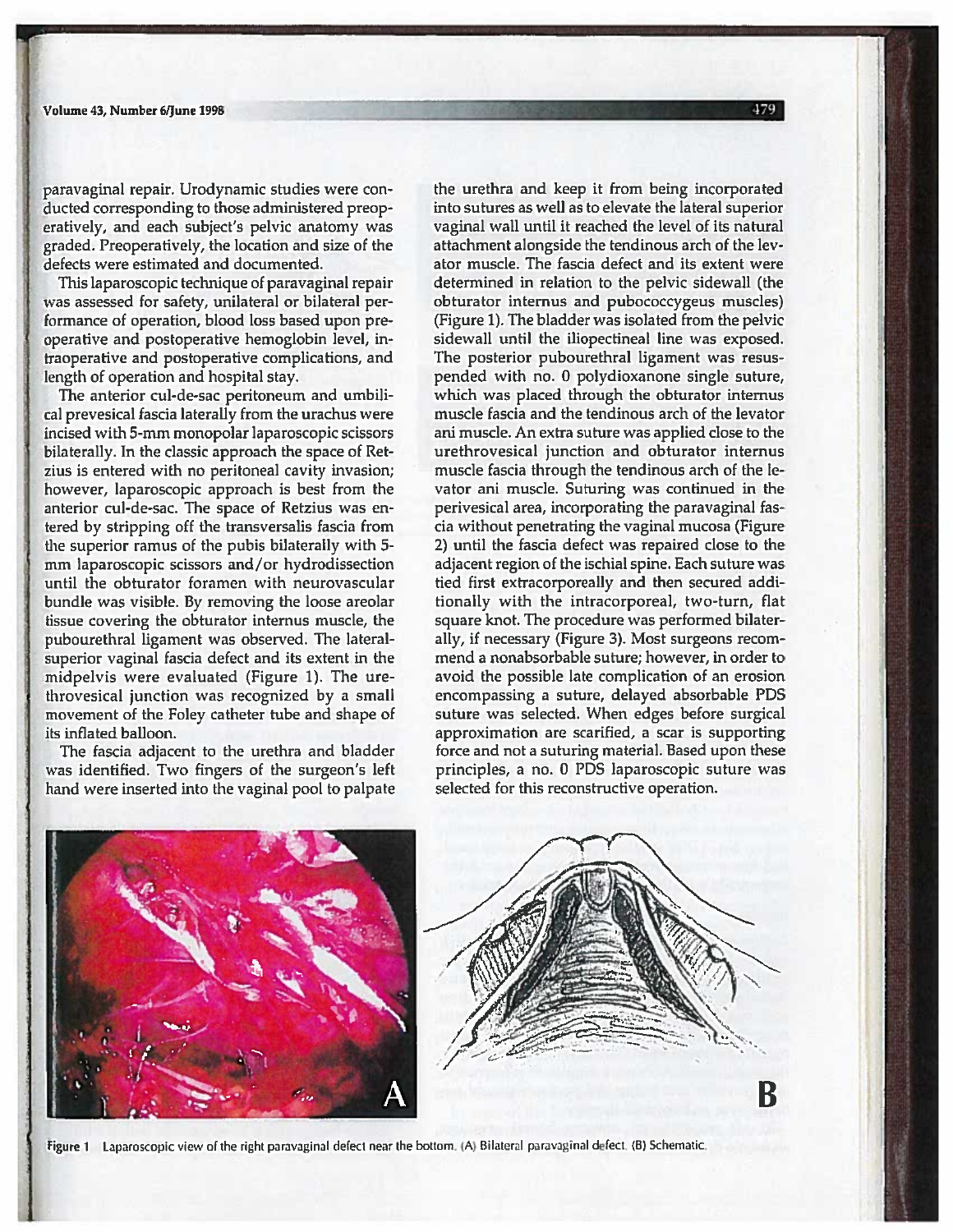ĸ





Figure 2 Process of reconstructing the lateral paravaginal fascia defect. Two of the surgeon's fingers of the nondominant hand transvaginally elevating the lateral-superior sulcus of the vagina. The suture line is depicted between the lateral-superior vaginal sulci and the obturator internus fascia-tendinous arch. (A) Process of reconstructing the paravaginal defect. (B) Schematic.

Finally, the anterior cul-de-sac peritoneum was closed with no. 0-4 PDS single intracorporeal suture. No drainage was necessary in the space of Retzius.

Postoperatively, Foley catheter was discontinued, and patients urinated spontaneously in the recovery room.

A very few reusable instruments were needed to accomplish this operation: two 5-mm laparoscopic tissue graspers, electrocautery monopolar curve scissors, and suture scissors, laparoscopic needle holder and hydrodissection set. The procedure was executed with hydrodissection and laparoscopic scissors to develop tissue planes and suturing technique. No. 0 PDS laparoscopic sutures were used, tied first extracorporeally and then enhanced intracorporeally with the two-turn, flat square knot.

#### **Results**

A total of 28 patients were diagnosed with G-SUI, and all of them underwent the new laparoscopic technique of posterior pubourethral ligament and lateral-superior paravaginal fascia reconstruction with reattachment to the tendinous arch and obturator muscle fascia. All the subjects were documented to have G-SUI. The demographic data for the study population were similar in reference to age, gravidity and parity. All postmenopausal patients were on hormonal therapy.

In all patients, an anterior-lateral segment anatomic defect was noted during pelvic examina-

tion, and a cotton-tipped swab test determined excessive mobility of the urethrovesical junction. Preoperatively, a positive provocative stress test with a negative antecedent cystogram (no detrusor function abnormality identified) was observed in 21 patients, and the other 7 required multichannel urodynamic study. In these 7 subjects, urine loss with cough during multichannel urodynamic study with no detrusor activity was observed. In 16 patients (57%) of 28, only the right side was affected; in 43%, fascia damage was identified and repaired bilaterally, and no solely left side paravaginal damage was noted.

Average operative time was 2 hours, 45 minutes



Figure 3 Laparoscopic paravaginal repair completed bilaterally.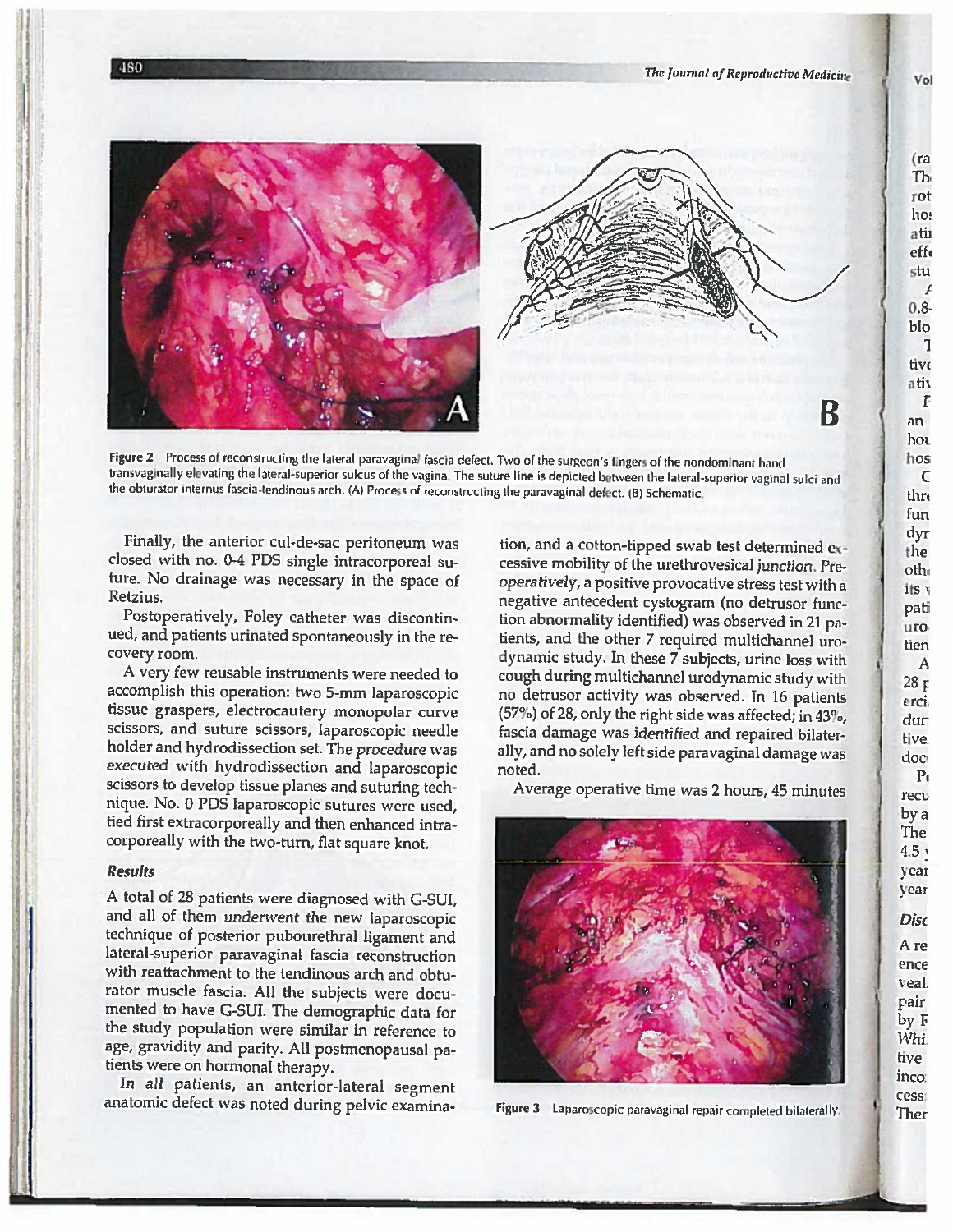(range, 1 hour, 55 minutes to 5 hours, 15 minutes). The longer operative time, when compared to laparotomy operative time, is compensated for by early hospital discharge and a shorter recovery/recuperating time. Therefore, it may appear to be a costeffective laparoscopic procedure; however, this study was not designed to address this issue.

Average blood loss was 1.2 g hemoglobin (range, 0.8–1.8). None of the patients required blood or blood product transfusion.

There was no anesthesia-associated, intraoperative, immediate postoperative or delayed postoperative complications.

Patients were discharged from surgical units in an average time of 5 hours, 15 minutes (range, 3 hours, 45 minutes to 8 hours, 15 minutes), and no hospital readmission was necessary.

One hundred percent of subjects returned for the three-month and one-year postoperative urinary function interview, physical examination and urodynamic study. Twenty-eight patients reported for the two-year postoperative follow-up visit. The other two patients (7%) had two-year follow-up visits with their referring physicians, neither of these patients reported G-SUI symptomatology, and no urodynamic study was done. The remaining 26 patients continued the follow-up protocol with us.

At the three-month postoperative visits, 2 (7%) of 28 patients reported loss of urine with physical exercise. Both patients had urine loss with coughing during multichannel urodynamic study. Preoperatively, these subjects were diagnosed with G-SUI documented by multichannel cystometry.

Postoperatively, there was no additional case of recurrent G-SUI within the study period reported by a patient or demonstrated by urodynamic study. The period of total postoperative observation was 4.5 years for 7 women, 3.5 years for 9 women, 2.5 years for 10 women, 1.5 years for 5 women and 1 year for 2 women.

#### **Discussion**

A review of the literature through Medline in reference to G-SUI due to paravaginal fascial defect reveals that laparotomy paravaginal fascia defect repair was reported to be successful in 95.3% of cases by Richardson et al<sup>4</sup> and in 97.3% by Shull et al.<sup>5</sup> While these studies were flawed for lack of objective testing for diagnosis and cure of stress urinary incontinence, the two groups presented very successful clinical outcomes of paravaginal repair. Therefore, this technique was selected as a basis for

developing laparoscopic surgical treatment of G-SUI associated with a lateral paravaginal defect.

Through a video endoscopic system with a threechip camera, laparoscopic magnification ability, computerized digital image contrast enhancement and edge correction in real time, intimate exposure of retropubic midpelvic defects is possible.<sup>6</sup> The laparoscopic capability, combined with urogynecologic retropubic surgical experience and endoscopic dexterity with intracorporeal suturing and tying techniques, makes execution of this operation very precise, with minimal blood loss, and compensates for deficiencies in palpating and for the long operating time.

This operation is less traumatic emotionally<sup>7</sup> and physically for the patient and carries great acceptance and satisfaction for the following reasons: surgery is performed on an outpatient basis, abdominal incisions are small and cosmetically acceptable, recovery and recuperation times are short, postoperative care takes place at home, and postoperative pain is substantially reduced, promoting early, comfortable ambulating, which lowers the risk of atelectesis and thromboembolic complications. Additionally, reduced contact with body fluids, decreased risk of the needle stick, lower incidence of wound infection, limited tissue crushing and decreased abdominal wall trauma are favorable for the patient and surgical team.

Operative time is the main disadvantage of this operation; it is generously outweighed by the favorable parameters of minimal access surgery. There is no opportunity for the surgeon's direct palpation of tissue during any laparoscopic operation, but this aspect is well compensated for by the close view and magnification provided by laparoscopy.

This new laparoscopic technique of posterior pubourethral ligament and lateral paravaginal fascia reconstruction for G-SUI, as an alternative approach to traditional laparotomy, appears to be valuable and may play a major role in future surgical treatment of this medical entity. However, there are barriers to this technique's gaining instantaneous popularity: it is time consuming to learn and best attempted by a urogynecologic surgeon who possesses a good understanding of gross and functional female pelvic anatomy, laparoscopic surgical and suturing techniques, and extracorporeal and intracorporeal tying technique.

In view of the 20-40% prevalence rate of urinary incontinence in women<sup>8-10</sup> and an even higher rate among the elderly, $11.12$  this medical entity carries